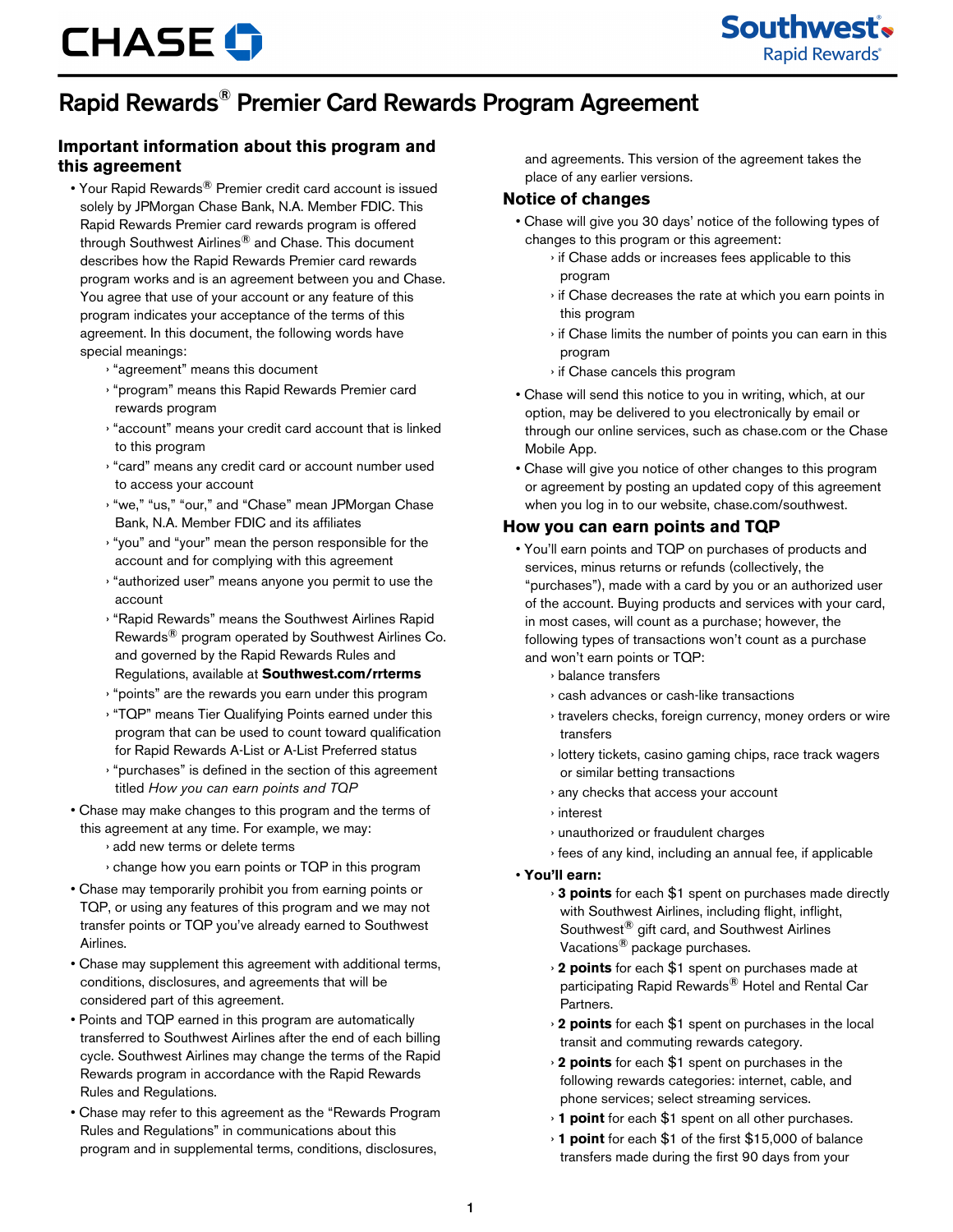Southwest's **Rapid Rewards**®

## Rapid Rewards® Premier Card Rewards Program Agreement

original account open date.

- · This offer isn't available if you change into this product from another Chase card.
- › **6,000 bonus points each account anniversary year:** You'll receive 6,000 bonus points each account anniversary year. Please allow up to 8 weeks after the account anniversary year in which you qualify for the bonus points to become available in your Rapid Rewards account.
	- · "account anniversary year" means the year beginning with your account open date through the anniversary of your account open date, and each 12 months after that.
- › **1,500 TQP** for each \$10,000 spent in purchases annually.
	- · "annually" means the year beginning with your account open date through the first December statement date of that same year, and each 12 billing cycles starting after your December statement date through the following December statement date. Please note this time period is different than your account anniversary year.

• **Rewards Categories:** Merchants who accept

Visa/Mastercard credit cards are assigned a merchant code, which is determined by the merchant or its processor in accordance with Visa/Mastercard procedures based on the kinds of products and services they primarily sell. We group similar merchant codes into categories for purposes of making rewards offers to you. Please note:

- › We make every effort to include all relevant merchant codes in our rewards categories. However, even though a merchant or some of the items that it sells may appear to fit within a rewards category, the merchant may not have a merchant code in that category. When this occurs, purchases with that merchant won't qualify for rewards offers on purchases in that category.
- › Purchases submitted by you, an authorized user, or the merchant through third-party payment accounts, mobile or wireless card readers, online or mobile digital wallets, or similar technology will not qualify in a rewards category if the technology is not set up to process the purchase in that rewards category. For more information about Chase rewards categories, see chase.com/RewardsCategoryFAQs.

#### **Ways to earn bonus points**

• We may offer you ways to earn bonus points through this program or special promotions. You'll find out more about the number of bonus points you can earn and any other terms at the time of the offer. The additional terms will be part of this agreement.

### **Information about earning and transferring points and TQP to Southwest Airlines**

• Points are earned at the close of each monthly billing cycle,

based on the purchases made during that billing cycle, plus any bonus points posted during that billing cycle, but minus any returns or refunds. If you have more returns or refunds than points earned from purchases or bonuses, then points will be deducted from your total point balance and may result in a negative point balance.

- TQP are earned at the close of each monthly billing cycle in which you've qualified to receive them.
- You'll see points you've earned from card purchases on chase.com and on your monthly card billing statement.
- We may, from time to time, provide additional ways for you to see points you've earned, such as through Chase or thirdparty mobile application(s).
- You'll see TQP you've earned in your Rapid Rewards account; however, they won't appear on your monthly card billing statement.
- Points and TQP earned during a billing cycle will be automatically transferred to Southwest Airlines after the end of each billing cycle.
- This agreement governs the receipt of points and TQP in connection with the use of your account and is separate and in addition to the Rapid Rewards Rules and Regulations that govern your participation in the Rapid Rewards program. The Rapid Rewards Rules and Regulations are available online at **Southwest.com/rrterms** or call the Rapid Rewards Service Center at 1 800 I FLY SWA. Information in this agreement that relates to the Rapid Rewards program isn't complete or comprehensive and doesn't include all of the information that you should know about the Rapid Rewards program.
- Southwest Airlines reserves the right to amend, suspend, or change the Rapid Rewards program and/or program rules at any time without notice.
- If your membership in the Rapid Rewards program is terminated for any reason by you or Southwest Airlines, you'll no longer be eligible to use the points or TQP you've earned in this program.
- Chase will make a request to Southwest Airlines to award points or TQP to your associated Rapid Rewards account. Chase disclaims liability or responsibility for Southwest Airlines' failure to award or redeem points or TQP to or from your associated Rapid Rewards account after Chase has met its obligations to Southwest Airlines in connection with such a request.
- Reward travel is subject to taxes, fees, and other government or airport-imposed charges from \$5.60 per one-way trip. **Applicable taxes, fees, and other government or airport-imposed charges can vary significantly based on your arrival and departure destination.** The payment of any taxes, fees, and other government or airport-imposed charges is the responsibility of the passenger and must be paid at the time reward travel is booked. In some instances, the government may elect to collect the fees directly from the passenger.
- **Points expiration:** The expiration of points earned in this program that are transferred to your Rapid Rewards account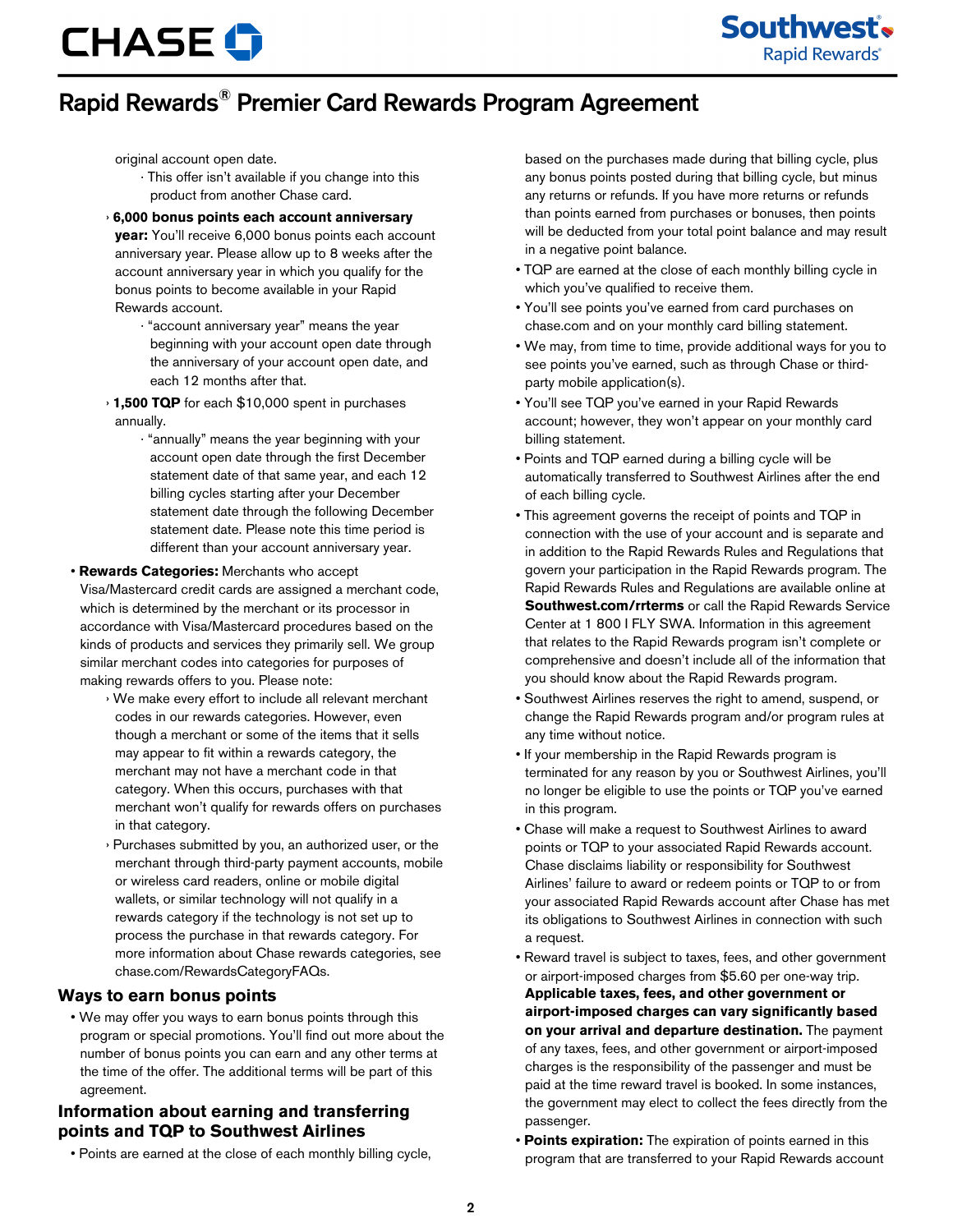## Rapid Rewards® Premier Card Rewards Program Agreement

will be governed by the Rapid Rewards Rules and Regulations, available at **Southwest.com/rrterms**.

• You understand that Chase and Southwest Airlines Co. exchange information about you and your accounts and that Southwest Airlines Co. may contact you regarding offers that may be of interest to you.

### **How you can use your points**

- To use your points, go to southwest.com or call Southwest Airlines directly at 1 800 I FLY SWA.
- We may, from time to time, provide additional ways for you to use your points in addition to those described in this agreement, such as through Chase or third parties. To use your points, minimum and maximum amounts may apply, and the redemption value of points may be worth less than other reward options offered directly through this program or the Rapid Rewards program. You'll find out about any additional terms and conditions before you use your points. Any additional terms, conditions, disclosures or agreements provided by us or the third party related to the use of points will be part of this agreement.

## **How you could be prohibited from earning or having points transferred**

- We may temporarily prohibit you from earning points or TQP and we may not transfer points or TQP you've already earned to Southwest Airlines:
	- › if you don't make at least the minimum payment on your account within 30 days of the due date.
	- › if we suspect that you've engaged in fraudulent activity related to your account or this program.
	- › if we suspect you've misused, in any way, the Rapid Rewards program to which points are transferred under this program.
	- › if we suspect that you've misused this program in any way, for example:
		- · by repeatedly opening or otherwise maintaining credit card accounts for the purpose of generating rewards
		- · by manufacturing spend for the purpose of generating rewards
- You can begin earning points or TQP again and any points or TQP that we've held will be transferred to Southwest Airlines in the next billing cycle after your account becomes current or when we no longer suspect fraud or misuse of the account or this program.

#### **How you could lose your points**

- **You'll immediately lose all points or TQP that haven't been transferred to Southwest Airlines if your account status changes, or your account is closed, for any of the following reasons:**
	- › you don't make at least the minimum payment on your account within 60 days of the due date
	- › you fail to comply with this or other agreements you have with Chase

› we believe you may be unwilling or unable to pay your debts on time

Southwest's

**Rapid Rewards**®

- › you file for bankruptcy
- › we believe that you've engaged in fraudulent activity related to your account or this program
- › we believe you've misused, in any way, the Rapid Rewards program to which points are transferred under this program.
- › we believe that you've misused this program in any way, for example:
	- · by repeatedly opening or otherwise maintaining credit card accounts for the purpose of generating rewards
	- · by manufacturing spend for the purpose of generating rewards
- We won't reinstate points or TQP you lose, unless we've made an error.
- If your account is closed for any other reason, we'll automatically transfer any points or TQP earned to Southwest Airlines, as long as you don't lose them for any of the reasons described in this agreement.

## **Other important information you should know**

- Points and TQP aren't your property and have no cash value. Additionally, points and TQP can't be transferred by operation of law, such as by inheritance, in bankruptcy or in connection with a divorce.
- Your participation in this program may result in miscellaneous income received from Chase and we may be required to send you, and file with the IRS, a Form 1099-MISC (Miscellaneous Income) or Form 1042-S (Foreign Person's U.S. Source Income Subject to Withholding) for the year in which you participate and are awarded the benefits of this program. You are responsible for any tax liability related to participating in this program. Please consult your tax advisor if you have any questions about your personal tax situation.
- We may assign our rights and obligations under this agreement to a third party, who will then be entitled to any of our rights that we assign to them.
- We're not responsible for any disputes you may have with any authorized users on your account about this program.
- Chase, Southwest Airlines and their respective third-party service providers, affiliates, directors, officers, employees, agents or contractors make no representations or warranties, either express or implied, including, those of merchantability, fitness for intended use or a particular purpose and otherwise arising by law, custom, usage, trade practice, course of dealing or course of performance. You release Chase, Southwest Airlines and their respective third-party service providers, affiliates, directors, officers, employees, agents and contractors for all activity in connection with this program, including but not limited to, use of this program, and any redemption for or purchase of products or services through this program.
- You agree to indemnify and hold Chase, Southwest Airlines